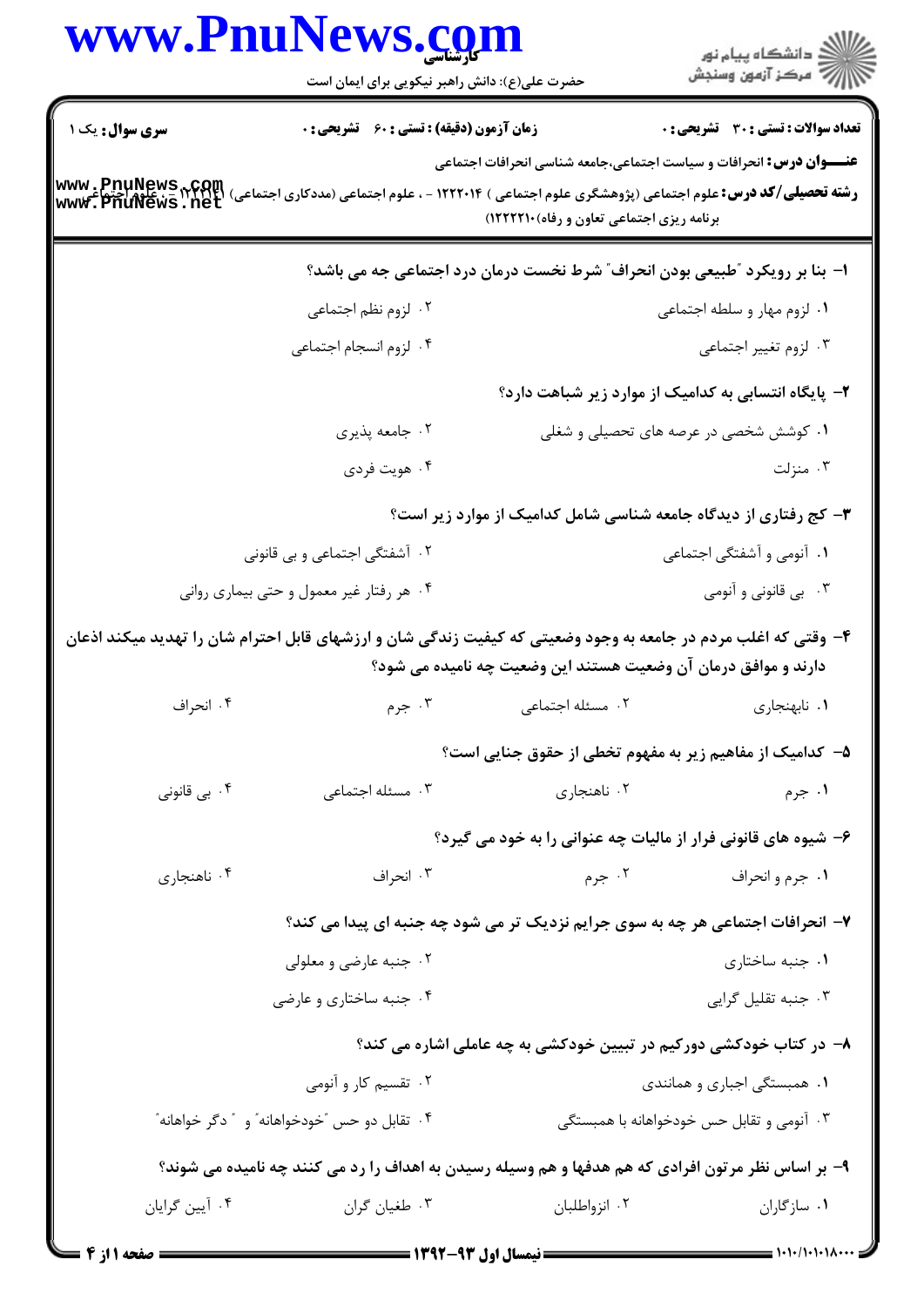|                                                                                                                                                                                | حضرت علی(ع): دانش راهبر نیکویی برای ایمان است                                                                                                                                                                                               |                                                                                                                          | ر<br>دانشڪاه پيام نور)<br>ا∛ مرڪز آزمون وسنڊش |  |  |
|--------------------------------------------------------------------------------------------------------------------------------------------------------------------------------|---------------------------------------------------------------------------------------------------------------------------------------------------------------------------------------------------------------------------------------------|--------------------------------------------------------------------------------------------------------------------------|-----------------------------------------------|--|--|
| <b>سری سوال : ۱ ی</b> ک                                                                                                                                                        | زمان آزمون (دقیقه) : تستی : 60 ٪ تشریحی : 0                                                                                                                                                                                                 |                                                                                                                          | <b>تعداد سوالات : تستی : 30 ٪ تشریحی : 0</b>  |  |  |
|                                                                                                                                                                                | <b>رشته تحصیلی/کد درس:</b> علوم اجتماعی (پژوهشگری علوم اجتماعی ) ۱۲۲۲۰۱۴ - ، علوم اجتماعی (مددکاری اجتماعی) www . PnuNews<br>و <b>شته تحصیلی/کد درس:</b> علوم اجتماعی (پژوهشگری علوم اجتماعی ) ۱۲۲۲۰۱۴ - ، علوم اجتماعی (مددکاری اجتماعی) w | <b>عنـــوان درس:</b> انحرافات و سیاست اجتماعی،جامعه شناسی انحرافات اجتماعی<br>(برنامه ریزی اجتماعی تعاون و رفاه) ١٢٢٢٢١٠ |                                               |  |  |
|                                                                                                                                                                                |                                                                                                                                                                                                                                             | -۱- كداميك از انواع انحرافات زير جزء انحرافات محتوايي است؟                                                               |                                               |  |  |
|                                                                                                                                                                                | ۰۲ انحرافات به اعتبار مصداق                                                                                                                                                                                                                 |                                                                                                                          | ٠١ انحرافات به اعتبار هنجار                   |  |  |
|                                                                                                                                                                                | ۰۴ انحرافات به اعتبار هنجار و مصداق                                                                                                                                                                                                         |                                                                                                                          | ۰۳ انحرافات به اعتبار شدت و ضعف               |  |  |
|                                                                                                                                                                                | 11- رفتاری که مردم آن را برای جامعه زیان بار میدانند مانند جنایت شامل کدام یک از گزینه های زیر است؟                                                                                                                                         |                                                                                                                          |                                               |  |  |
| ۰۴ انحراف اخلاقی                                                                                                                                                               | ۰۳ انحراف رفتاري                                                                                                                                                                                                                            | ۰۲ انحراف ارزشي                                                                                                          | ٠١. انحراف خاص                                |  |  |
| ۱۲- انحرافاتی که فردی با اطلاع و وقوف نسبتا کامل، از حدود ارزشها و اعتبارات حاکم، پا فراتر می گذارد و ارزش و اعتبار<br>نوینی را جایگزین ارزشهای پیشین می کند چه نامیده می شود؟ |                                                                                                                                                                                                                                             |                                                                                                                          |                                               |  |  |
|                                                                                                                                                                                | ۲. انحرافات مربوط به کارکرد                                                                                                                                                                                                                 |                                                                                                                          | ۰۱ انحرافات منفی                              |  |  |
|                                                                                                                                                                                | ۰۴ انحرافات مثبت                                                                                                                                                                                                                            |                                                                                                                          | ۰۳ انحرافات مربوط به شدت و ضعف                |  |  |
|                                                                                                                                                                                | ۱۳– طبق کدامیک از نظریه های زیر اختلال در پیوند مادر و نوزاد و دور ماندن کودک از مادر به عنوان علت عمده ی شکل                                                                                                                               |                                                                                                                          | گیری بزه های نوجوانان مطرح شده است؟           |  |  |
| ۰۴ نظریه های انگیزشی                                                                                                                                                           | ۰۳ نظریه های دلبستگی                                                                                                                                                                                                                        | ۰۲ الگوهای شناختی                                                                                                        | ۰۱ الگوهای روان کاوی                          |  |  |
|                                                                                                                                                                                | ۱۴– بر اساس کدامیک از اصول تحلیل کارکردی، همه صورت های فرهنگی و اجتماعی، کارکردهای مثبت دارند؟                                                                                                                                              |                                                                                                                          |                                               |  |  |
|                                                                                                                                                                                | ۰۲ اصل شمول عام                                                                                                                                                                                                                             | ۰۱ اصل وحدت کارکردی جامعه                                                                                                |                                               |  |  |
|                                                                                                                                                                                | ۰۴ اصل کارکرد ساختاری                                                                                                                                                                                                                       |                                                                                                                          | ۰۳ اصل گریز ناپذیری کارکردها                  |  |  |
|                                                                                                                                                                                | ۱۵– نظریه پردازانی که عوامل سست کننده ی اساس سازمان اجتماعی را مورد کنکاش قرار دادند عمدتا به چه موضوعاتی توجه                                                                                                                              |                                                                                                                          | کرده اند؟                                     |  |  |
|                                                                                                                                                                                | ۰۲ ساخت اجتماعی و بوم شناسی                                                                                                                                                                                                                 |                                                                                                                          | ۰۱ آنومی و خرده فرهنگها                       |  |  |
|                                                                                                                                                                                | ۰۴ آنومی و خرده فرهنگهاو بوم شناسی                                                                                                                                                                                                          |                                                                                                                          | ۰۳ ساخت اجتماعی و آنومی                       |  |  |
|                                                                                                                                                                                |                                                                                                                                                                                                                                             | ۱۶– کدامیک از دیدگاه های زیر به دو مفهوم پیوند اجتماعی و نظارت اجتماعی تاکید دارد؟                                       |                                               |  |  |
| ۰۲ دیدگاه بی سازمانی اجتماعی                                                                                                                                                   |                                                                                                                                                                                                                                             |                                                                                                                          | ۰۱ دیدگاه جامعه پذیری                         |  |  |
|                                                                                                                                                                                | ۰۴ دیدگاه نابرابری اقتصادی<br>۰۳ دیدگاه اصالت ساخت و کارکرد                                                                                                                                                                                 |                                                                                                                          |                                               |  |  |
|                                                                                                                                                                                |                                                                                                                                                                                                                                             | ۱۷– بعد جامعه شناختی مفهوم ؒ خود ؒ در روانشناسی کدامیک از موارد زیر است؟                                                 |                                               |  |  |
| ۰۴ ارضای نیازها                                                                                                                                                                | ۰۳ تعهد                                                                                                                                                                                                                                     | ۰۲ اعتقاد                                                                                                                | ۰۱ وابستگی                                    |  |  |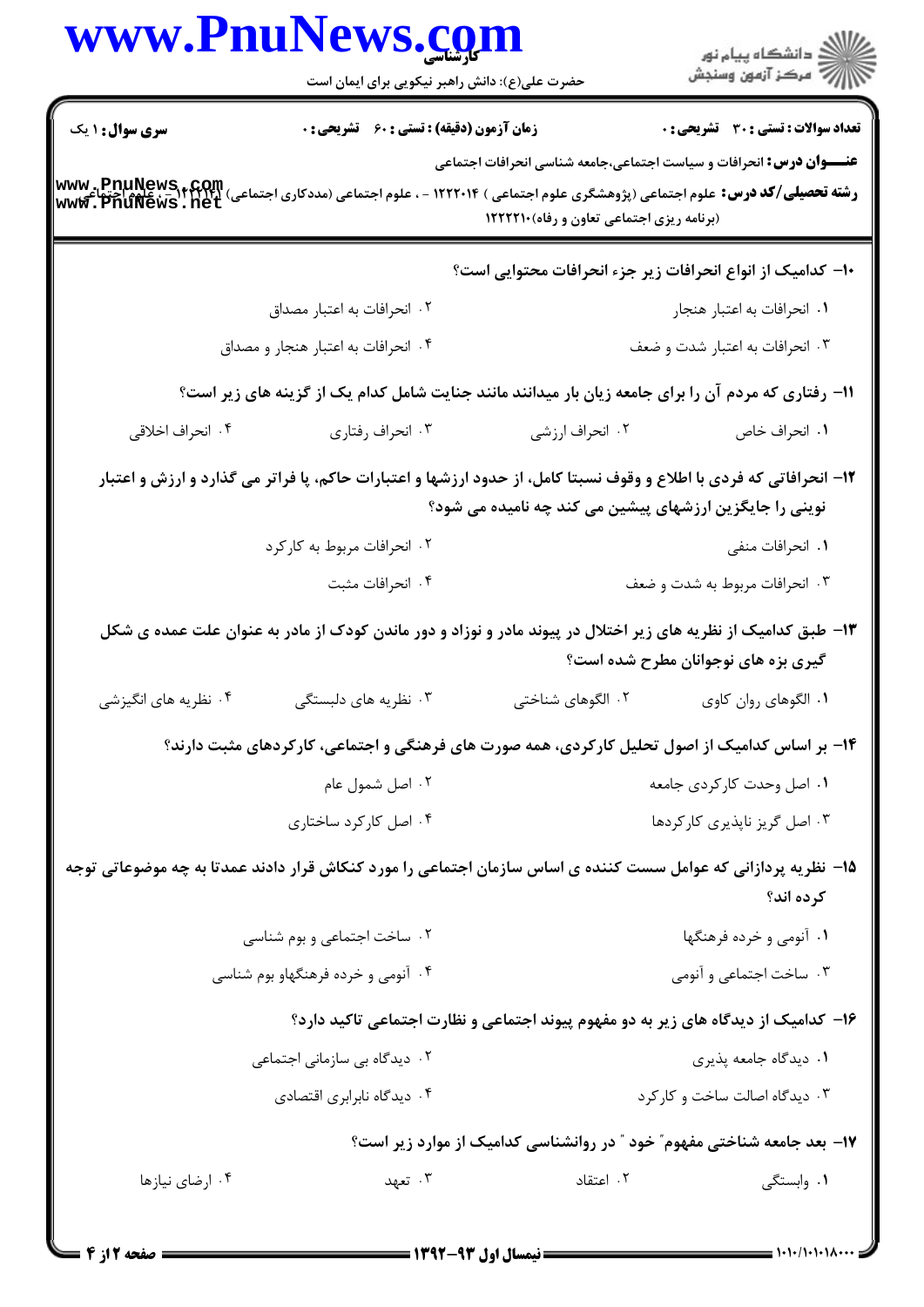|                        | www.PnuNews.com<br>حضرت علی(ع): دانش راهبر نیکویی برای ایمان است |                                                                                                                                                                                                                                                                                                                 | ر<br>دانشڪاه پيام نور)<br>اڳ مرڪز آزمون وسنڊش  |
|------------------------|------------------------------------------------------------------|-----------------------------------------------------------------------------------------------------------------------------------------------------------------------------------------------------------------------------------------------------------------------------------------------------------------|------------------------------------------------|
| <b>سری سوال :</b> ۱ یک | زمان آزمون (دقیقه) : تستی : 60 ٪ تشریحی : 0                      |                                                                                                                                                                                                                                                                                                                 | <b>تعداد سوالات : تستی : 30 ٪ تشریحی : 0</b>   |
|                        |                                                                  | <b>عنـــوان درس:</b> انحرافات و سیاست اجتماعی،جامعه شناسی انحرافات اجتماعی<br><b>/www , PnuNews , COM</b><br>1 ( <b>شته تحصیلی/کد درس:</b> علوم اجتماعی (پژوهشگری علوم اجتماعی ) ۱۲۲۲۰۱۴ - ، علوم اجتماعی (مددکاری اجتماعی) ۱۳۲۲۴۲<br>  wwt: PnuNews <b>.</b> net<br>(برنامه ریزی اجتماعی تعاون و رفاه) ۱۲۲۲۲۱۰ |                                                |
|                        |                                                                  | ۱۸– مارکس چه عاملی را موجب بیگانه شدن انسانها از کارشان می دانست؟                                                                                                                                                                                                                                               |                                                |
| ۰۴ تقسیم کار           | ۰۳ تضاد طبقاتی                                                   | ۰۲ منافع سرمايه داران                                                                                                                                                                                                                                                                                           | ٠١ انباشت سرمايه                               |
|                        |                                                                  | ۱۹- از دیدگاه مارکسیست فمینیست علت ارتکاب کمتر جرم در میان زنان چه می باشد؟                                                                                                                                                                                                                                     |                                                |
|                        |                                                                  | ۰۱ پذیرش خشونت و استثمار از سوی زنان به دلیل جامعه پذیری خاص زنان                                                                                                                                                                                                                                               |                                                |
|                        |                                                                  | ۰۲ کنترل اقتصادی و جنسی زنان توسط مردان و زندگی حاشیه ای زنان                                                                                                                                                                                                                                                   |                                                |
|                        |                                                                  |                                                                                                                                                                                                                                                                                                                 | ۰۳ ساختار نظام سرمایه داری و سلطه بر زنان      |
|                        |                                                                  |                                                                                                                                                                                                                                                                                                                 | ۰۴ ظهور جامعه طبقاتي و سلطه مردان بر زنان      |
|                        |                                                                  | <b>۰۲</b> - پدر دیدگاه انگ زنی کدامیک از اندیشمندان زیر بوده است؟                                                                                                                                                                                                                                               |                                                |
| ۰۴ هربرت مید           | ۰۳ ادوین لمرت                                                    | ۰۲ آلفرد شوتس                                                                                                                                                                                                                                                                                                   | ۰۱ هاوارد بکر                                  |
|                        |                                                                  | <b>ا۲</b> – از نظر لمرت زمانی که کجرفتاری عقلانی است و به عنوان کارکردهای نقش فرد در جامعه تلقی می شود چه نامیده می                                                                                                                                                                                             | شود؟                                           |
|                        | ۰۲ کجروی از نوع نخستین                                           |                                                                                                                                                                                                                                                                                                                 | ۰۱ کجروی از نوع دومین                          |
|                        | ۰۴ پایگاه انحرافی                                                |                                                                                                                                                                                                                                                                                                                 | ۰۳ کژ کارکرد                                   |
|                        |                                                                  | ۲۲– کدامیک از مطالعات زیر مطالعه ای اصولا انسان شناختی است که پیوندهای عمیق و خصوصی با موضوع برقرار می سازد و<br>می تواند کاستی های ناشی از شناخت غیر قطعی درباره کحروی را برطرف سازد؟                                                                                                                          |                                                |
| ۰۴ مطالعات پهنانگر     | ۰۳ مطالعه موردي                                                  | ۰۲ بهمن سازی                                                                                                                                                                                                                                                                                                    | ۰۱ مشاهده                                      |
|                        |                                                                  | ۲۳- کدامیک از مطالعات زیر امکان توصیف نقش کجروی در دوره ای قابل توجه از زندگی یک کجرو و رسیدن به تحلیلی رشد                                                                                                                                                                                                     | نگر را فراهم می آورد؟                          |
| ۰۴ مشاهده مشارکتی      | ۰۳ مطالعه موردي                                                  | ٠٢ مشاهده مستقيم                                                                                                                                                                                                                                                                                                | ۰۱ بهمن سازی                                   |
|                        |                                                                  | ۲۴- در مطالعات پهنانگر محقق فرض را بر جه می گذارد؟                                                                                                                                                                                                                                                              |                                                |
|                        | ۰۲ توزیع واقعی انواع کجروی قابل بررسی است                        |                                                                                                                                                                                                                                                                                                                 | ۰۱ کجروی پدیده ای فراگیر است                   |
|                        | ۰۴ میزان واقعی انواع کجروی قابل محاسبه است                       |                                                                                                                                                                                                                                                                                                                 | ۰۳ قرابتی مهم بین کجروی و کنش متقابل وجود دارد |